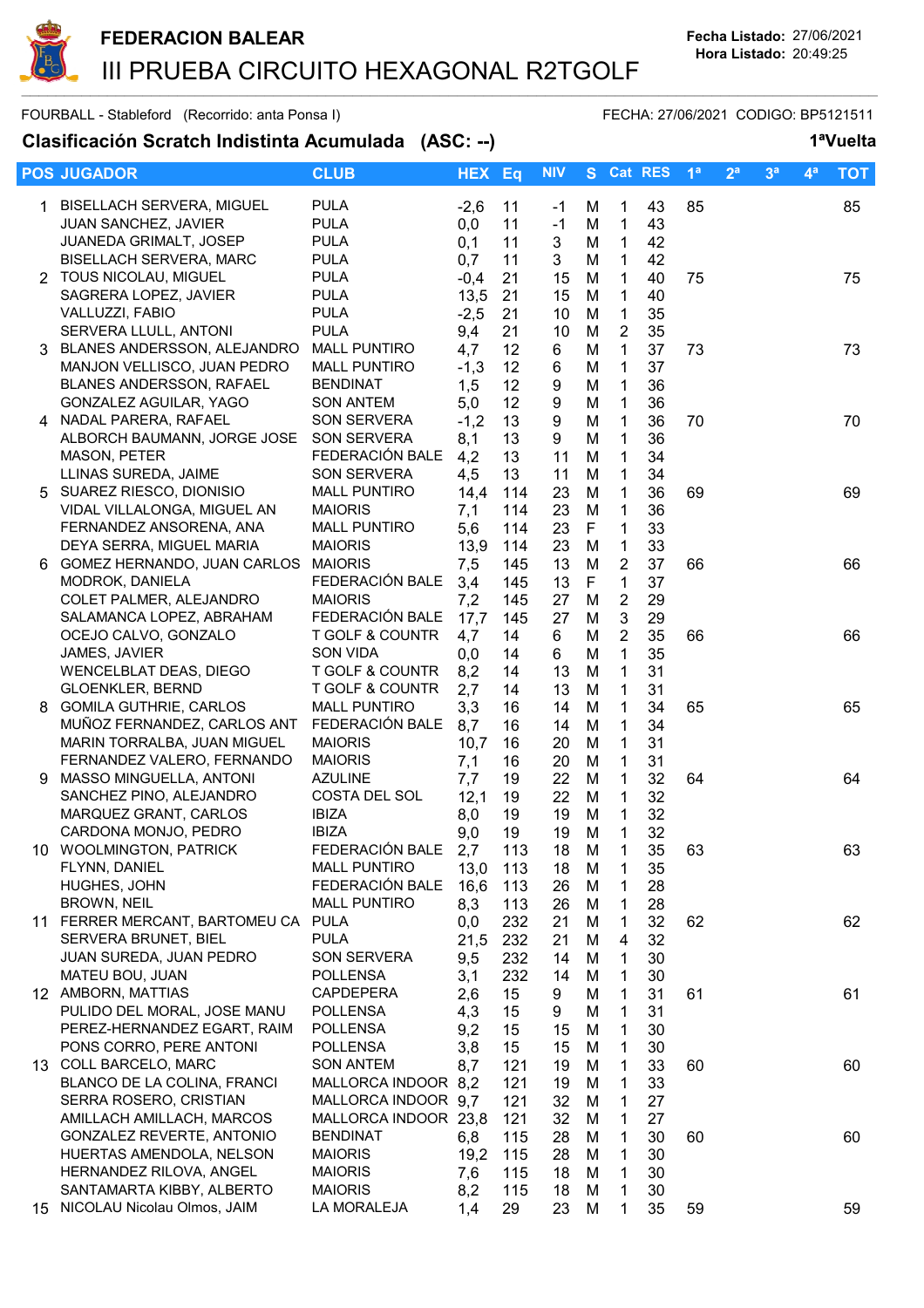

|     | <b>POS JUGADOR</b>                                       | <b>CLUB</b>                        | <b>HEX Eq</b> |            | <b>NIV</b> | S.     | <b>Cat RES</b>             |          | 1 <sup>a</sup> | 2 <sup>a</sup> | 3 <sup>a</sup> | $4^a$ | <b>TOT</b> |
|-----|----------------------------------------------------------|------------------------------------|---------------|------------|------------|--------|----------------------------|----------|----------------|----------------|----------------|-------|------------|
|     | MADRID RODRIGUEZ-ACOSTA, PA                              | <b>ANDRATX</b>                     | 21,4          | 29         | 23         | M      | 1                          | 35       |                |                |                |       |            |
|     | MADRID ALONSO, DEMETRIO                                  | <b>SON MUNTANER</b>                | 23,4          | 29         | 36         | M      | $\mathbf{1}$               | 24       |                |                |                |       |            |
|     | BOQUERA VIÑALS, SALVADOR                                 | FEDERACIÓN BALE                    | 14,6          | 29         | 36         | M      | $\mathbf{1}$               | 24       |                |                |                |       |            |
|     | GALVEZ ESTEVEZ, JOSE                                     | <b>SANTA PONSA</b>                 | 6,9           | 18         | 15         | M      | $\mathbf{1}$               | 31       | 59             |                |                |       | 59         |
|     | ESTEVEZ PERALTA, FRANCISCO                               | <b>SANTA PONSA</b>                 | 6,1           | 18         | 15         | M      | $\mathbf{1}$               | 31       |                |                |                |       |            |
|     | BAUZA LOPEZ, MIGUEL                                      | SANTA PONSA                        | 4,0           | 18         | 25         | M      | $\mathbf{1}$               | 28       |                |                |                |       |            |
|     | SAMPER GARCERAN, JOSE MANUE SON TERMENS                  |                                    | 19,2          | 18         | 25         | M      | $\mathbf{1}$               | 28       |                |                |                |       |            |
|     | 17 PRATS MULET, PEDRO                                    | <b>SON QUINT</b>                   | 7,5           | 116        | 16         | M      | $\overline{2}$             | 33       | 57             |                |                |       | 57         |
|     | NICOLAU NANO, JUAN PABLO                                 | <b>MALL PUNTIRO</b>                | 7,5           | 116        | 16         | M      | $\overline{2}$             | 33       |                |                |                |       |            |
|     | NICOLAU NANO, RAFAEL                                     | VALL D OR                          | 12,3          | 116        | 23         | M      | $\mathbf{1}$               | 24       |                |                |                |       |            |
|     | SBERT MUNTANER, ANTONIO M <sup>a</sup>                   | SON QUINT                          | 9,5           | 116        | 23         | M      | $\mathbf{1}$               | 24       |                |                |                |       |            |
|     | 18 JAUME MULET, BERNARDINO                               | <b>SON ANTEM</b>                   | 11,4          | 118        | 20         | M      | $\mathbf{1}$               | 30       | 56             |                |                |       | 56         |
|     | FONT ROSSELLO, TONI                                      | <b>SON SERVERA</b>                 | 6,7           | 118        | 20         | M      | $\mathbf{1}$               | 30       |                |                |                |       |            |
|     | CALVIÑO LLINAS, MIQUEL ANGE                              | <b>SON SERVERA</b>                 | 21,5          | 118        | 31         | M      | $\mathbf{1}$               | 26       |                |                |                |       |            |
|     | SUASI LLITERAS, JOAN                                     | FEDERACIÓN BALE                    | 8,7           | 118        | 31         | M      | $\mathbf{1}$               | 26       |                |                |                |       |            |
|     | LLABRES GIMENEZ, ANTONIO                                 | MALLORCA INDOOR 10,2               |               | 111        | 17         | M      | $\mathbf{1}$               | 35       | 56             |                |                |       | 56         |
|     | FLORIT VICENS, BARTOLOME                                 | <b>MALL PUNTIRO</b>                | 5,1           | 111        | 17         | M      | $\mathbf{1}$               | 35       |                |                |                |       |            |
|     | RIERA MUÑOZ, MIGUEL                                      | CANYAMEL                           | 9,3           | 111        | 24         | M      | $\mathbf{1}$               | 21       |                |                |                |       |            |
|     | LLANERAS BORDOY, SEBASTIAN                               | <b>CAPDEPERA</b>                   | 13,1          | 111        | 24         | M      | $\mathbf{1}$               | 21       |                |                |                |       |            |
|     | TOUS AGUILO, BARTOLOME                                   | <b>PULA</b>                        | 14,5          | 17         | 18         | M      | $\mathbf{1}$               | 30       | 56             |                |                |       | 56         |
|     | ANDREU MULET, RICARDO                                    | <b>MALL PUNTIRO</b>                | 1,5           | 17         | 18         | M      | $\mathbf{1}$               | 30       |                |                |                |       |            |
|     | CAPELLA SOCIAS, MIQUEL                                   | FEDERACIÓN BALE                    | 6,2           | 17         | 20         | M      | $\mathbf{1}$               | 26       |                |                |                |       |            |
|     | AGUILO BOSCH, RAMON<br>TORNER JOHANSSON, SACHA           | <b>MAIORIS</b><br><b>POLLENSA</b>  | 12,4          | 17<br>22   | 20         | M      | $\mathbf{1}$               | 26       |                |                |                |       |            |
| 21. | SANGUINO MORA, IGNACIO                                   | <b>POLLENSA</b>                    | 8,1<br>11,4   | 22         | 21<br>21   | M<br>M | $\mathbf 1$<br>$\mathbf 1$ | 28<br>28 | 55             |                |                |       | 55         |
|     | MARQUES SERRA, JOSE LUIS                                 | <b>SON VIDA</b>                    | 12,0          | 22         | 27         | M      | 1                          | 27       |                |                |                |       |            |
|     | MIR BESTARD, GUILLERMO                                   | <b>POLLENSA</b>                    | 12,7          | 22         | 27         | M      | $\mathbf{1}$               | 27       |                |                |                |       |            |
|     | 22 MADRIGAL RODRIGUEZ, GUILLER                           | FEDERACIÓN BALE                    | 5,0           | 139        | 25         | M      | $\overline{2}$             | 29       | 54             |                |                |       | 54         |
|     | VALLESPIR SANCHEZ, MONTSERR                              | FEDERACIÓN BALE                    | 18,4          | 139        | 25         | M      | $\mathbf{3}$               | 29       |                |                |                |       |            |
|     | <b>GELABERT GENOVART, FRANCISC</b>                       | <b>MALL PUNTIRO</b>                | 23,6          | 139        | 37         | M      | $\overline{4}$             | 25       |                |                |                |       |            |
|     | MULET FLORIT, FRANCISCO                                  | <b>MALL PUNTIRO</b>                | 15,5          | 139        | 37         | M      | 3                          | 25       |                |                |                |       |            |
|     | 23 DARDER TROBAT, JUAN FRANCIS                           | <b>BENDINAT</b>                    | 10,0          | 119        | 27         | M      | $\mathbf{1}$               | 31       | 53             |                |                |       | 53         |
|     | CERDAN DARDER, JAVIER                                    | <b>MAIORIS</b>                     | 14,8          | 119        | 27         | M      | $\mathbf{1}$               | 31       |                |                |                |       |            |
|     | <b>GALMES ROTGER, MIGUEL</b>                             | FEDERACIÓN BALE                    | 14,3          | 119        | 26         | M      | $\mathbf{1}$               | 22       |                |                |                |       |            |
|     | BRUNET COMPANY, JAIME                                    | <b>MAIORIS</b>                     | 9,8           | 119        | 26         | M      | $\mathbf{1}$               | 22       |                |                |                |       |            |
|     | <b>SCHMIEDER, FRANK</b>                                  | CAPDEPERA                          | 9,8           | 117        | 22         | M      | 1                          | 33       | 53             |                |                |       | 53         |
|     | STANJEK, BRUNO                                           | <b>PULA</b>                        | 9,8           | 117        | 22         | M      | 1                          | 33       |                |                |                |       |            |
|     | LOHREY, CHRISTOPH                                        | <b>PULA</b>                        | 13,9          | 117        | 30         | M      | 1                          | 20       |                |                |                |       |            |
|     | ELLER, RICHARD                                           | <b>PULA</b>                        | 14,4          | 117        | 30         | M      | 1                          | 20       |                |                |                |       |            |
|     | 25 MESTRE RIERA, MARC                                    | SON VIDA                           | 9,7           | 125        | 25         | M      | 1                          | 32       | 52             |                |                |       | 52         |
|     | SEGUI CARO, PAU                                          | <b>SON TERMENS</b>                 | 13,3          | 125        | 25         | M      | 1                          | 32       |                |                |                |       |            |
|     | KINNNEAR LINARES, DUNCAN RO                              | <b>SON TERMENS</b>                 | 15,9          | 125        | 35         | M      | 1                          | 20       |                |                |                |       |            |
|     | VIDAL RIUTORT, XAVIER                                    | <b>SON TERMENS</b>                 | 16,9          | 125        | 35         | M      | 1                          | 20       |                |                |                |       |            |
|     | PONCE MESA, JOSE ANTONIO                                 | <b>MAIORIS</b>                     | 10,7          | 23         | 24         | M      | $\mathbf 1$                | 27       | 52             |                |                |       | 52         |
|     | CALVO PIÑAR, JOSE GUILLERMO                              | <b>MAIORIS</b>                     | 10,9          | 23         | 24         | M      | $\mathbf 1$                | 27       |                |                |                |       |            |
|     | MOLERO GARCIA, JOSE LUIS                                 | <b>MAIORIS</b>                     | 11,6          | 23         | 28         | M      | $\mathbf{1}$               | 25       |                |                |                |       |            |
|     | ARIAS MARTORELL, MIGUEL ANG<br>27 GOURDY ALLENDE, GASTON | <b>BENDINAT</b>                    | 14,0          | 23         | 28         | M      | 1                          | 25       |                |                |                |       |            |
|     | PEREZ CARLESSO, RAMIRO                                   | <b>ALCANADA</b><br><b>ALCANADA</b> | 5,7           | 112<br>112 | 16         | M      | 1<br>1                     | 29<br>29 | 51             |                |                |       | 51         |
|     | ARECHABALA VIÑAMATA, LUIS                                | <b>ALCANADA</b>                    | 7,7<br>6,7    | 112        | 16<br>27   | M<br>М | 1                          | 22       |                |                |                |       |            |
|     | VEGA DE SEOANE LUCA DE TENA                              | FEDERACIÓN BALE                    | 18,1          | 112        | 27         | М      | 1                          | 22       |                |                |                |       |            |
|     | 28 GARCIA WILSON, FRANCISCO                              | <b>ANDRATX</b>                     | 8,3           | 130        | 24         | M      | 1                          | 26       | 50             |                |                |       | 50         |
|     | DEL RIO ALEMANY, GABRIEL                                 | <b>ANDRATX</b>                     | 14,4          | 130        | 24         | M      | 1                          | 26       |                |                |                |       |            |
|     | PAREJA LEON, RAUL                                        | SANTA PONSA                        | 11,7          | 130        | 34         | M      | 1                          | 24       |                |                |                |       |            |
|     | MARTI SOLER, JOSE LUIS                                   | T GOLF & COUNTR                    | 24,7          | 130        | 34         | M      | 1                          | 24       |                |                |                |       |            |
|     | 29 LLODRA TELLEZ, ROMAN                                  | <b>SON TERMENS</b>                 | 16,7          | 132        | 30         | M      | 1                          | 27       | 49             |                |                |       | 49         |
|     | LOPEZ-BERMEJO TELLEZ, JAIME                              | FEDERACIÓN BALE                    | 11,1          | 132        | 30         | M      | 1                          | 27       |                |                |                |       |            |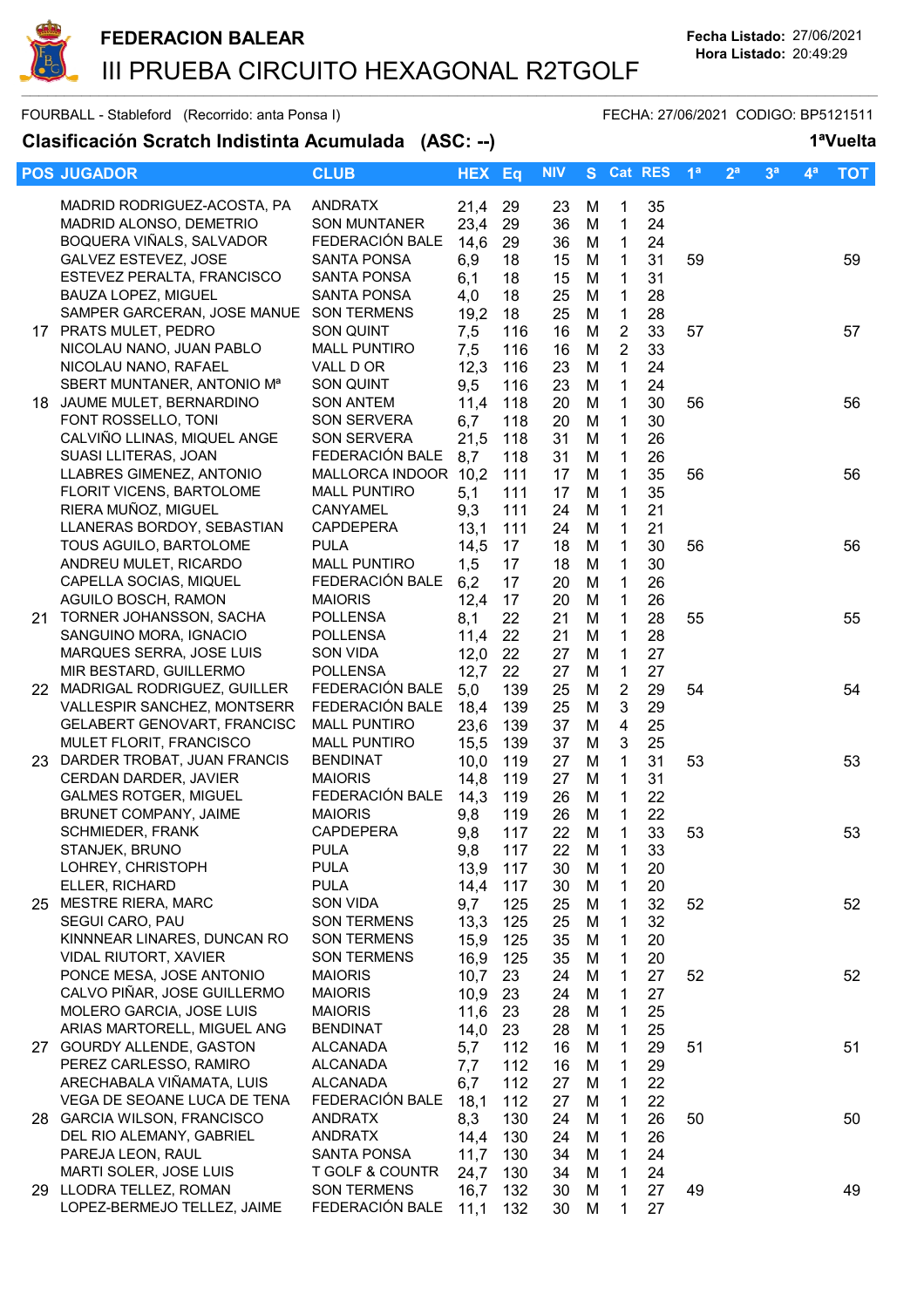

| <b>POS JUGADOR</b>                                                                                                                      | <b>CLUB</b>                                                                                      | <b>HEX</b>                          | Eq                              | <b>NIV</b>                 |                       |                                                                 | S Cat RES                  | 1 <sup>a</sup> | 2 <sup>a</sup> | 3 <sup>a</sup> | $4^a$ | <b>TOT</b> |
|-----------------------------------------------------------------------------------------------------------------------------------------|--------------------------------------------------------------------------------------------------|-------------------------------------|---------------------------------|----------------------------|-----------------------|-----------------------------------------------------------------|----------------------------|----------------|----------------|----------------|-------|------------|
| TERRASA SAGRISTA, FRANCISCO<br>ENSEÑAT COLL, JOAQUIN<br>MAS AYALA, BARTOLOME<br>MARIN PULIDO, PABLO ANGEL<br>ROSSELLO MATAS, PEDRO JOSE | FEDERACIÓN BALE<br>FEDERACIÓN BALE<br><b>MALL PUNTIRO</b><br><b>SON ANTEM</b><br>FEDERACIÓN BALE | 17,3<br>17,2<br>6,8<br>14,9<br>18,2 | 132<br>132<br>128<br>128<br>128 | 36<br>36<br>24<br>24<br>38 | M<br>M<br>M<br>M<br>M | 1<br>$\mathbf 1$<br>$\mathbf{1}$<br>$\mathbf 1$<br>$\mathbf{1}$ | 22<br>22<br>30<br>30<br>19 | 49             |                |                |       | 49         |
| CERDA JAUME, PABLO<br>LE GLOUX, STEPHANE<br>BORTOLOTTI, STEFANO<br>HARMS, TIM                                                           | SON SERVERA<br>SON SERVERA<br>SON SERVERA<br>SON SERVERA                                         | 17,8<br>6,6<br>18,7<br>7,7          | 128<br>120<br>120<br>120        | 38<br>28<br>28<br>26       | M<br>M<br>M<br>M      | $\mathbf 1$<br>1<br>1<br>1                                      | 19<br>27<br>27<br>22       | 49             |                |                |       | 49         |
| SCHOBER, MATTHIAS<br>32 DALMAU DOMENECH, JOSE MARIA FEDERACIÓN BALE<br>PARDO GARCIA, JUAN IGNACIO<br>DE LA HERA SALVADOR, JUAN          | SON SERVERA<br><b>SON ANTEM</b><br>SON QUINT                                                     | 16,2<br>16,1<br>25,0<br>9,8         | 120<br>214<br>214<br>214        | 26<br>38<br>38<br>32       | M<br>M<br>M<br>M      | 1<br>$\mathbf{3}$<br>$\overline{4}$<br>1                        | 22<br>28<br>28<br>20       | 48             |                |                |       | 48         |
| RIEGO CORUJEDO, MANUEL<br>FIOL CAIMARI, JAUME<br>FIOL CAIMARI, FRANCESC                                                                 | FEDERACIÓN BALE<br>FEDERACIÓN BALE<br><b>POLLENSA</b><br><b>POLLENSA</b>                         | 26,3<br>12,3<br>20,3                | 214<br>212<br>212               | 32<br>34<br>34             | M<br>M<br>M           | $\mathbf{1}$<br>1<br>$\mathbf 1$                                | 20<br>27<br>27             | 48             |                |                |       | 48         |
| FIOL CAIMARI, MARIA<br>CRESPI GOMEZ, MARC<br>SALVA GARRETA, PEDRO ANTONI<br><b>GARCIA BORRAS, GUILLERMO</b>                             | POLLENSA<br>SON QUINT<br>FEDERACIÓN BALE                                                         | 16,3<br>15,1<br>13,6<br>12,7        | 212<br>212<br>211<br>211        | 34<br>34<br>29<br>29       | F<br>M<br>M<br>M      | 1<br>1<br>1<br>1                                                | 21<br>21<br>25<br>25       | 48             |                |                |       | 48         |
| MERELLO MERELLO, GIOVANNI B<br>MARCHESE, FABIO<br>BONNIN SAMPER, SANTIAGO<br>MATEOS MUÑOZ, JOSE                                         | FEDERACIÓN BALE<br>FEDERACIÓN BALE<br><b>MAIORIS</b><br><b>SANTA PONSA</b>                       | 11,1<br>23,9<br>6,0<br>15,1         | 211<br>211<br>126<br>126        | 33<br>33<br>23<br>23       | M<br>M<br>M<br>M      | 1<br>1<br>1<br>1                                                | 23<br>23<br>28<br>28       | 48             |                |                |       | 48         |
| TORRES JIMENEZ, OSCAR<br>BLAZQUEZ RODRIGUEZ, MARCOS<br>PRIETO GONZALO, FELIPE<br>FRECHOSO LLORENTE, RAUL                                | FEDERACIÓN BALE<br><b>SANTA PONSA</b><br>SON QUINT<br>SON QUINT                                  | 19,3<br>17,0<br>9,5<br>12,5         | 126<br>126<br>210<br>210        | 38<br>38<br>23<br>23       | M<br>M<br>M<br>M      | 1<br>$\mathbf{1}$<br>$\mathbf{1}$<br>$\mathbf 1$                | 20<br>20<br>27<br>27       | 48             |                |                |       | 48         |
| GARCIA COMPANY, MANUEL ANGE<br>MARQUES PUIGDORFILA, JOAQUI<br>37 SOBRADO ROSSELLO, MIGUEL<br>POVEDA LARA, ANGEL                         | FEDERACIÓN BALE<br>SON QUINT<br><b>MAIORIS</b><br>FEDERACIÓN BALE                                | 12,7<br>25,2<br>13,8<br>18,0        | 210<br>210<br>213<br>213        | 35<br>35<br>34<br>34       | M<br>M<br>M<br>M      | $\mathbf{1}$<br>$\mathbf 1$<br>1<br>1                           | 21<br>21<br>26<br>26       | 47             |                |                |       | 47         |
| <b>GARCIA VILLA, CESAR MARIA</b><br>CARRALERO CEVA, JAVIER<br>ESTARELLAS CALAFAT, BERNAT<br>MARTORELL TERRASA, FRANCISC                 | <b>MAIORIS</b><br>FEDERACIÓN BALE<br>FEDERACIÓN BALE<br>FEDERACIÓN BALE                          | 15,4<br>18,2<br>17,2<br>11,5        | 213<br>213<br>133<br>133        | 35<br>35<br>30<br>30       | M<br>M<br>M<br>M      | 1<br>1<br>$\mathbf 1$<br>1                                      | 21<br>21<br>24<br>24       | 47             |                |                |       | 47         |
| ABRAHAM BUADES, MIGUEL<br>PEÑA VELAZQUEZ, ASENSIO<br>PEREZ IÑURRITEGUI, IMANOL                                                          | VALL D OR<br>SANTA PONSA<br><b>SON ANTEM</b>                                                     | 16,6 133<br>19,9<br>20,7            | 133<br>225                      | 38 M<br>38<br>33           | м<br>M                | $\mathbf 1$<br>1<br>4                                           | 23<br>23<br>26             | 47             |                |                |       | 47         |
| BELTRAN GARCIA, MANUEL LUIS<br>MAGNIER DIEZ, JUAN LUIS<br>PONS IRADIEL, BARTOLOME<br>STEIN, ANDRE                                       | <b>SANTA PONSA</b><br><b>SANTA PONSA</b><br><b>SANTA PONSA</b><br><b>SON ANTEM</b>               | 10,8<br>10,5<br>25,4<br>6,3         | 225<br>225<br>225<br>25         | 33<br>32<br>32<br>21       | M<br>M<br>M<br>M      | 2<br>1<br>1<br>1                                                | 26<br>21<br>21<br>26       | 47             |                |                |       | 47         |
| RECKMANN, ANDREA<br>MODROK, HARALD<br>THORWESTEN, MICHAEL<br>41 CROZIER FRAU, MARC                                                      | FEDERACIÓN BALE<br>FEDERACIÓN BALE<br><b>MAIORIS</b><br><b>ANDRATX</b>                           | 11,8<br>17,0<br>20,9<br>11,0        | 25<br>25<br>25<br>131           | 21<br>39<br>39<br>21       | F<br>M<br>M<br>M      | 1<br>1<br>1<br>2                                                | 26<br>21<br>21<br>26       | 46             |                |                |       | 46         |
| MARTINEZ NAVARRO, DAVID<br>ALBA PIZA, JUAN<br>MENCK, MAXIMILIAN HEINRICH                                                                | <b>RETAMARES</b><br><b>SON MUNTANER</b><br><b>SON MUNTANER</b>                                   | 7,7<br>19,8<br>14,4                 | 131<br>131<br>131               | 21<br>36<br>36             | M<br>M<br>M           | 2<br>1<br>1                                                     | 26<br>20<br>20             |                |                |                |       |            |
| 42 FRAU MORENO, XIM<br>PORTELL JORDA, JORDI<br>VIDAL FERRER, ANDRES<br>MAS MESTRE, PEDRO                                                | <b>MALL PUNTIRO</b><br>FEDERACIÓN BALE<br><b>MAIORIS</b><br><b>MALL PUNTIRO</b>                  | 12,6<br>10,0<br>17,6<br>12,6        | 123<br>123<br>123<br>123        | 25<br>25<br>32<br>32       | M<br>M<br>M<br>M      | 3<br>2<br>1<br>1                                                | 24<br>24<br>21<br>21       | 45             |                |                |       | 45         |
| 43 CAMPINS CRESPI, JUAN<br>LOPEZ LOPEZ, FRANCISCO JOSE<br>PEÑA QUETGLAS, ASENSIO                                                        | FEDERACIÓN BALE<br><b>ANDRATX</b><br><b>BENDINAT</b>                                             | 19,5<br>8,8<br>14,4                 | 218<br>218<br>218               | 30<br>30<br>36             | M<br>M<br>M           | 1<br>1<br>1                                                     | 23<br>23<br>21             | 44             |                |                |       | 44         |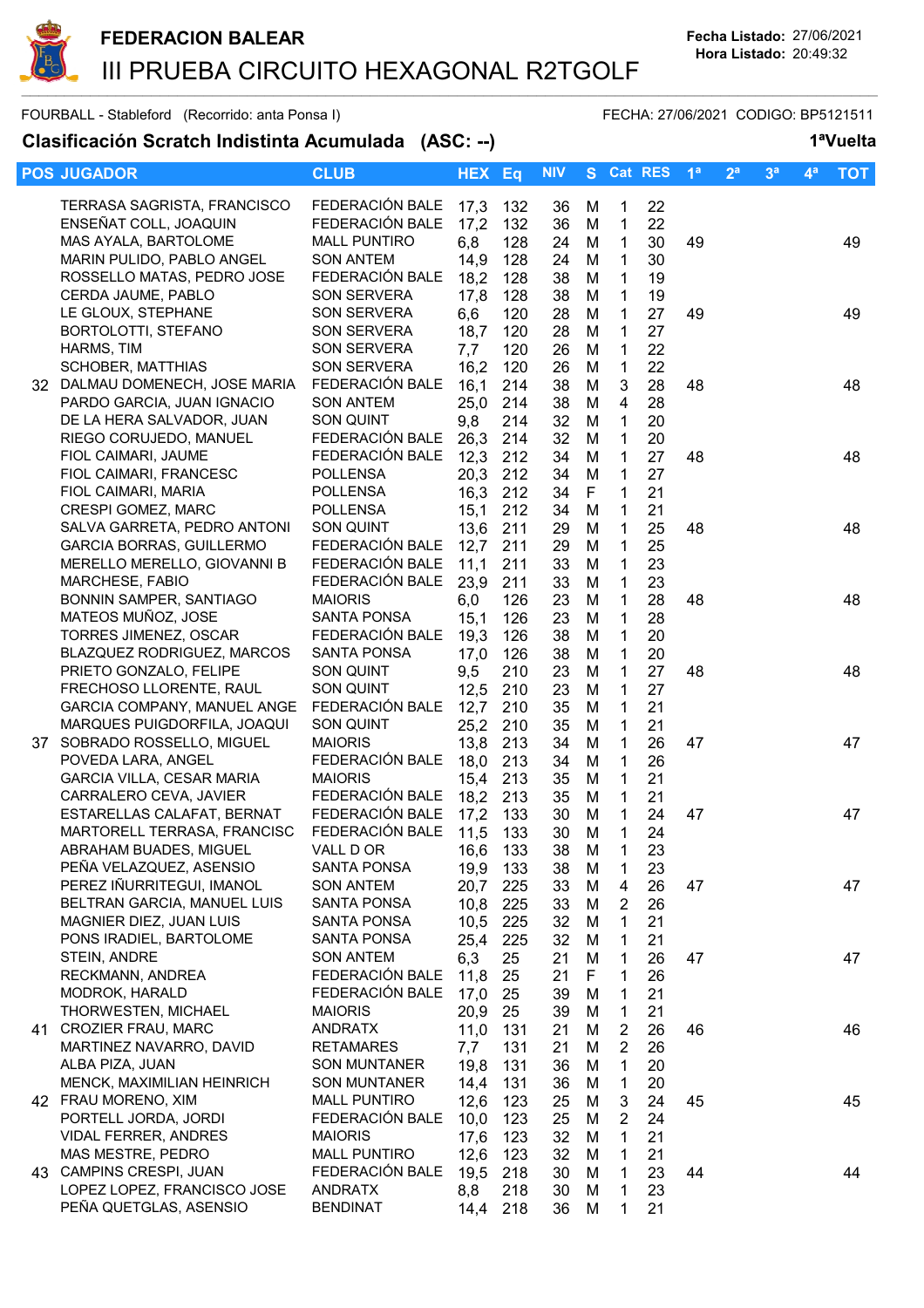

| <b>POS JUGADOR</b>                                              | <b>CLUB</b>                    | <b>HEX</b>   | Eq         | <b>NIV</b> |        |                   | S Cat RES | 1 <sup>a</sup> | 2 <sup>a</sup> | 3 <sup>a</sup> | $\mathbf{4}^{\mathsf{a}}$ | <b>TOT</b> |
|-----------------------------------------------------------------|--------------------------------|--------------|------------|------------|--------|-------------------|-----------|----------------|----------------|----------------|---------------------------|------------|
| PALMER HENRY, LLORENÇ                                           | <b>SON MUNTANER</b>            | 29,0         | 218        | 36         | M      | $\mathbf 1$       | 21        |                |                |                |                           |            |
| ROLDAN NADAL, CARLOS                                            | FEDERACIÓN BALE                | 8,6          | 24         | 21         | M      | 1                 | 24        | 44             |                |                |                           | 44         |
| ROMAN PALOMINO, FRANCISCO                                       | <b>SON ANTEM</b>               | 9,8          | 24         | 21         | M      | $\mathbf{1}$      | 24        |                |                |                |                           |            |
| MUNT DURAN, ENRIC                                               | FEDERACIÓN BALE                | 15,5         | 24         | 32         | M      | $\mathbf 1$       | 20        |                |                |                |                           |            |
| DE LA PEÑA CRESPO, JOSE FRA                                     | FEDERACIÓN BALE                | 15,5         | 24         | 32         | M      | $\mathbf 1$       | 20        |                |                |                |                           |            |
| 45 TORRENTS SANDBERG, OLIVER                                    | <b>POLLENSA</b>                | 19,8         | 138        | 34         | M      | 1                 | 28        | 43             |                |                |                           | 43         |
| RAMALLO TORRES, CAMILO                                          | FEDERACIÓN BALE                | 12,0         | 138        | 34         | M      | 1                 | 28        |                |                |                |                           |            |
| TERRASA MORA, JUAN CARLOS                                       | <b>POLLENSA</b>                | 16,4         | 138        | 38         | M      | 1                 | 15        |                |                |                |                           |            |
| <b>GARAU ESCARRER, ANTONIO</b>                                  | <b>SON ANTEM</b>               | 25,3         | 138        | 38         | M      | 1                 | 15        |                |                |                |                           |            |
| MULLER, ANNE MARIE                                              | VALL D OR                      | 18,2         | 129        | 29         | F      | 1                 | 23        | 43             |                |                |                           | 43         |
| LINDGENS, CHRISTIAN                                             | VALL D OR                      | 7,8          | 129        | 29         | M      | 1                 | 23        |                |                |                |                           |            |
| LOES, ERNEST                                                    | VALL D OR                      | 20,0         | 129        | 36         | M      | $\mathbf{1}$      | 20        |                |                |                |                           |            |
| MIDDELMANN BLOME, ISABELLE                                      | <b>SON VIDA</b>                | 12,7         | 129        | 36         | F      | 1                 | 20        |                |                |                |                           |            |
| GONZALEZ GARCIA, DAVID                                          | <b>SON ANTEM</b>               | 15,9         | 28         | 37         | M      | $\mathbf{1}$      | 23        | 43             |                |                |                           | 43         |
| CONDE ECHEVARRIA, ALEJANDRO                                     | REAL CANTABRIA                 | 19,1         | 28         | 37         | M      | $\mathbf{1}$      | 23        |                |                |                |                           |            |
| PADROS GONZALEZ-MORO, PAU                                       | <b>SON ANTEM</b>               | $-2,5$       | 28         | 21         | M      | $\mathbf{1}$      | 20        |                |                |                |                           |            |
| FRITTS, EDWARD CHARLES                                          | <b>SON ANTEM</b>               | 22,7         | 28         | 21         | M      | $\overline{4}$    | 20        |                |                |                |                           |            |
| PEREZ RIETZ, MARIO                                              | <b>ALCANADA</b><br><b>GOLF</b> | 2,9          | 110<br>110 | 4<br>4     | M<br>M | $\mathbf{1}$<br>1 | 25<br>25  | 43             |                |                |                           | 43         |
| KNUCHEL WAITRING, LARA                                          | <b>SANTA PONSA</b>             | 0,0<br>15,1  | 110        | 35         | F      | 1                 | 18        |                |                |                |                           |            |
| VIDAL BRITO DEL PINO, GABRI                                     | <b>ALCANADA</b>                | 16,0         | 110        | 35         | F      | 1                 | 18        |                |                |                |                           |            |
| 49 AMER CIRER, JUAN                                             | <b>SON ANTEM</b>               | 20,3         | 221        | 34         | M      | 1                 | 25        | 41             |                |                |                           | 41         |
| SERVERA COLL, MIGUEL ANGEL                                      | <b>MALL PUNTIRO</b>            | 12,4         | 221        | 34         | M      | 1                 | 25        |                |                |                |                           |            |
| SOCIAS MONSERRAT, MARIA FRA                                     | <b>SON ANTEM</b>               | 17,3         | 221        | 46         | F      | 1                 | 16        |                |                |                |                           |            |
| SBERT JORDI, FRANCISCA CRIS                                     | <b>MAIORIS</b>                 | 24,9         | 221        | 46         | F      | 1                 | 16        |                |                |                |                           |            |
| NTIFI BOUHADI, MOHAMED                                          | SON VIDA                       | 17,8         | 136        | 36         | M      | 1                 | 21        | 41             |                |                |                           | 41         |
| REAL RAMON, GUILLERMO JOSE                                      | SON QUINT                      | 16,3         | 136        | 36         | M      | $\mathbf{1}$      | 21        |                |                |                |                           |            |
| SORIA RACHON, GREGORIO                                          | <b>MAIORIS</b>                 | 15,1         | 136        | 37         | M      | $\mathbf{1}$      | 20        |                |                |                |                           |            |
| MARROQUINO CASTILLEJO, SEBA                                     | FEDERACIÓN BALE                | 20,5         | 136        | 37         | M      | 1                 | 20        |                |                |                |                           |            |
| VADILLO GARCIA, OCTAVIO                                         | <b>ANDRATX</b>                 | 15,5         | 220        | 30         | M      | $\mathbf 1$       | 22        | 41             |                |                |                           | 41         |
| RODRIGUEZ FOLIN, JAIME                                          | <b>POLLENSA</b>                | 12,7         | 220        | 30         | M      | $\mathbf{1}$      | 22        |                |                |                |                           |            |
| ALCARAZ AMAYA, JAVIER                                           | FEDERACIÓN BALE                | 29,5         | 220        | 38         | M      | 1                 | 19        |                |                |                |                           |            |
| BENNASAR SERRA, ANTONI                                          | <b>ANDRATX</b>                 | 16,6         | 220        | 38         | M      | $\mathbf 1$       | 19        |                |                |                |                           |            |
| BONET PALMER, SEBASTIAN                                         | <b>SON SERVERA</b>             | 15,8         | 127        | 30         | M      | $\mathbf 1$       | 21        | 41             |                |                |                           | 41         |
| QUEVEDO ARTIGUES, SEVERIANO<br><b>GENOVARD FEBRER, SEBASTIA</b> | SON SERVERA<br>SON SERVERA     | 12,0<br>20,9 | 127<br>127 | 30<br>31   | M<br>M | 1<br>1            | 21<br>20  |                |                |                |                           |            |
| ALCIBIADE, MASSIMILIANO                                         | SON SERVERA                    | 8,8          | 127        | 31         | M      | $\mathbf{1}$      | 20        |                |                |                |                           |            |
| MARQUEZ SUÑER, JOAQUIN                                          | <b>PULA</b>                    | 14,1         | 27         | 24         | м      | 1                 | 29        | 41             |                |                |                           | 41         |
| MARTINEZ GARCIA, ANTONIO                                        | FEDERACIÓN BALE                | 8,1          | 27         | 24         | M      | 1                 | 29        |                |                |                |                           |            |
| DE PRADEL DE LAMAZE, BRUNO                                      | <b>SON TERMENS</b>             | 21,2         | 27         | 37         | M      | 1                 | 12        |                |                |                |                           |            |
| OLIVER LLITERAS, JOSE                                           | <b>SON TERMENS</b>             | 15,0         | 27         | 37         | M      | 1                 | 12        |                |                |                |                           |            |
| RIGO PANIZA, DAMIAN                                             | SANTA PONSA                    | 13,0         | 122        | 33         | M      | $\mathbf{3}$      | 23        | 41             |                |                |                           | 41         |
| HARO PICO, ENRIQUE                                              | <b>MALL PUNTIRO</b>            | 17,9         | 122        | 33         | M      | 3                 | 23        |                |                |                |                           |            |
| <b>GOMILA ROMERO VICTOR</b>                                     | <b>MALL PUNTIRO</b>            | 12,7         | 122        | 23         | M      | 3                 | 18        |                |                |                |                           |            |
| MARCIEL LOPEZ, FELIPE                                           | <b>MALL PUNTIRO</b>            | 8,4          | 122        | 23         | M      | 2                 | 18        |                |                |                |                           |            |
| 55 GONZALEZ PERALES, JOSE CARL                                  | <b>SON VIDA</b>                | 18,5         | 134        | 33         | M      | 1                 | 21        | 40             |                |                |                           | 40         |
| PAES MARTIN, ANGEL                                              | <b>MAIORIS</b>                 | 13,5         | 134        | 33         | M      | 1                 | 21        |                |                |                |                           |            |
| COLL LOPEZ, MIGUEL ANTONIO                                      | SON QUINT                      | 15,4         | 134        | 36         | M      | 1                 | 19        |                |                |                |                           |            |
| POU FONT, ANTONIO                                               | SON VIDA                       | 18,7         | 134        | 36         | M      | 1                 | 19        |                |                |                |                           |            |
| SCHMITZ, GUENTER                                                | <b>ANDRATX</b>                 | 16,4         | 26         | 33         | M      | 1                 | 20<br>20  | 40             |                |                |                           | 40         |
| DUETEMEYER, WILHELM<br>DUENKLER, DIRK                           | <b>ANDRATX</b>                 | 15,4         | 26         | 33         | M      | 1                 | 20        |                |                |                |                           |            |
| RUSCH, GUENTHER                                                 | ANDRATX<br><b>ANDRATX</b>      | 15,7<br>10,7 | 26<br>26   | 29<br>29   | M<br>M | 1<br>1            | 20        |                |                |                |                           |            |
| 57 ZUZAMA BISQUERRA, ANTONIO                                    | FEDERACIÓN BALE                | 24,0         | 222        | 32         | M      | 1                 | 21        | 39             |                |                |                           | 39         |
| LLABRES BIBILONI, IVAN                                          | FEDERACIÓN BALE                | 10,5         | 222        | 32         | M      | 1                 | 21        |                |                |                |                           |            |
| SOBERATS MAS, BARTOLOME JUA                                     | FEDERACIÓN BALE                | 21,2         | 222        | 42         | M      | 1                 | 18        |                |                |                |                           |            |
| PERELLO VALLECILLO, FERNAND                                     | <b>SON MUNTANER</b>            | 21,3 222     |            | 42         | M      | 1                 | 18        |                |                |                |                           |            |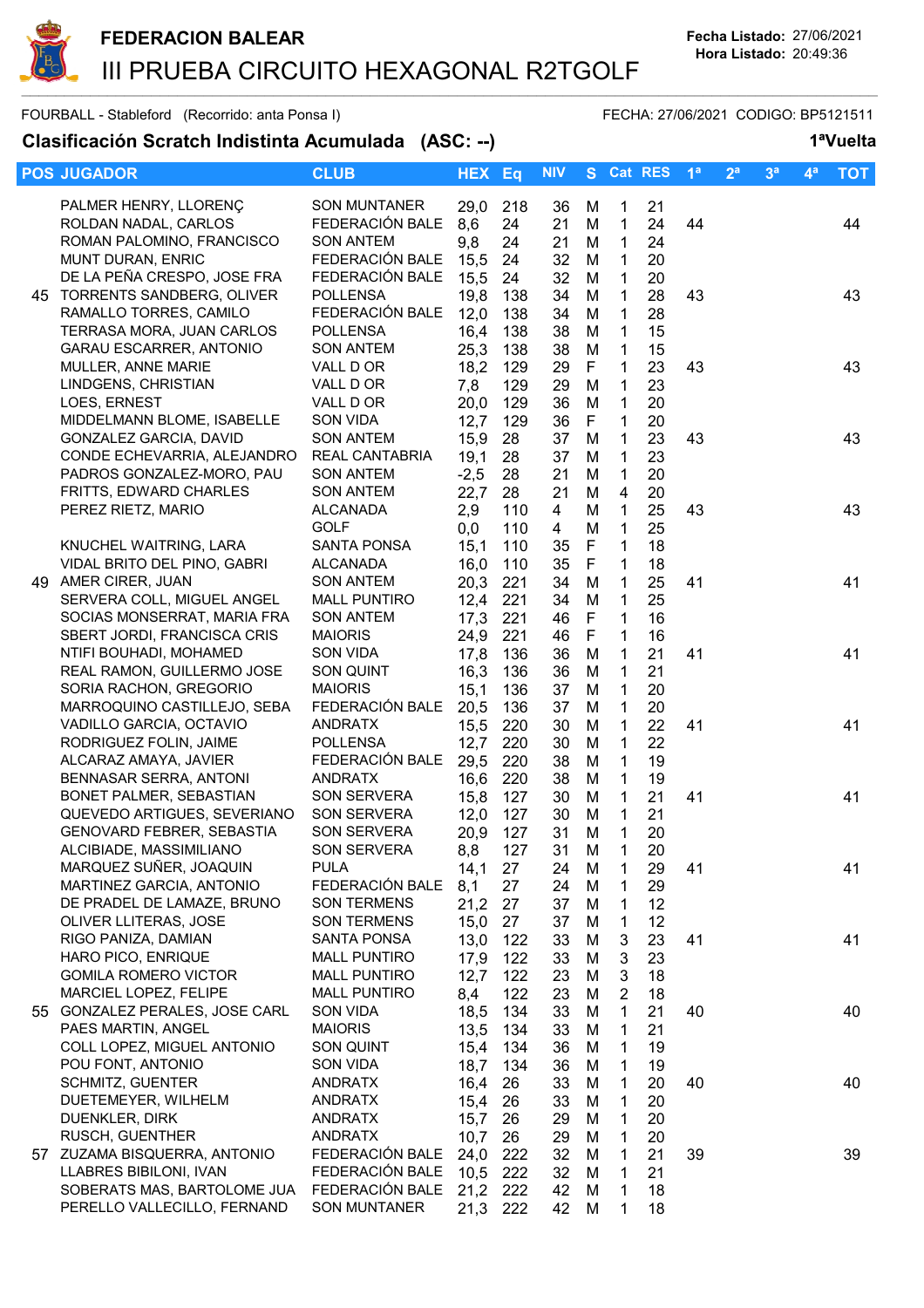

| <b>POS JUGADOR</b>                                              | <b>CLUB</b>                                | <b>HEX</b>   | Eq         | <b>NIV</b> |        |                     | S Cat RES | 1 <sup>a</sup> | 2 <sup>a</sup> | 3 <sup>a</sup> | $4^a$ | <b>TOT</b> |
|-----------------------------------------------------------------|--------------------------------------------|--------------|------------|------------|--------|---------------------|-----------|----------------|----------------|----------------|-------|------------|
|                                                                 |                                            |              |            |            |        |                     |           |                |                |                |       |            |
| CABRER MUT, MIQUEL                                              | <b>POLLENSA</b>                            | 20,8         | 215        | 31         | M      | 1                   | 24        | 39             |                |                |       | 39         |
| MALDONADO MORENO, FRANCISCA POLLENSA<br>PONS CLADERA, GUILLERMO | <b>POLLENSA</b>                            | 8,5          | 215        | 31         | F      | $\mathbf{1}$        | 24        |                |                |                |       |            |
|                                                                 | <b>MAIORIS</b>                             | 12,9         | 215        | 41         | M      | $\mathbf{1}$        | 15        |                |                |                |       |            |
| <b>BRIZ GARCIA, PURIFICACION</b>                                |                                            | 24,8         | 215        | 41         | F      | $\mathbf{1}$        | 15        |                |                |                |       |            |
| RAMIS MORELL, ANTONIO<br>RIBOT MURILLO, VICTOR                  | <b>SON MUNTANER</b><br><b>SON MUNTANER</b> | 16,8         | 146        | 39         | M      | 3                   | 22        | 39             |                |                |       | 39         |
| SICILIA SUAREZ-LLANOS, ALEJ                                     | FEDERACION MADR 6,4                        | 21,3         | 146        | 39         | M<br>M | 4<br>$\overline{2}$ | 22<br>17  |                |                |                |       |            |
| RIERA VAZQUEZ, RAMON                                            | FEDERACIÓN BALE                            |              | 146        | 27         | M      | 4                   | 17        |                |                |                |       |            |
| 60 ALBIS MORELL, JUAN MANUEL                                    | <b>SON ANTEM</b>                           | 19,5<br>24,8 | 146<br>216 | 27<br>34   | M      | 1                   | 20        | 38             |                |                |       | 38         |
| MORAN CORTES, JOSE RAMON                                        | FEDERACIÓN BALE                            | 12,3         | 216        | 34         | M      | 1                   | 20        |                |                |                |       |            |
| RUEDA MALDONADO, CRISTOBAL                                      | <b>SON ANTEM</b>                           | 18,3         | 216        | 34         | M      | 1                   | 18        |                |                |                |       |            |
| SERRANO ORTIZ, JOSE LUIS                                        | <b>SON VIDA</b>                            | 13,7         | 216        | 34         | M      | $\mathbf{1}$        | 18        |                |                |                |       |            |
| 61 CANALS ALVAREZ, ISABEL                                       | <b>MAIORIS</b>                             | 16,7         | 223        | 42         | F      | $\mathbf{1}$        | 21        | 37             |                |                |       | 37         |
| CHOUKROUN, HELGA                                                | <b>MAIORIS</b>                             | 21,5         | 223        | 42         | F      | 1                   | 21        |                |                |                |       |            |
| SCHWARZ SCHNEIDER, STEFANIE                                     | VALL D OR                                  | 21,9         | 223        | 45         | F      | $\mathbf{1}$        | 16        |                |                |                |       |            |
| STEINBACH, ARIANE T.                                            | <b>MAIORIS</b>                             | 18,7         | 223        | 45         | F      | $\mathbf{1}$        | 16        |                |                |                |       |            |
| 62 MUNTANER PERICAS, FRANCISCO                                  | <b>POLLENSA</b>                            | 20,8         | 217        | 38         | M      | 1                   | 18        | 36             |                |                |       | 36         |
| AMER PUJADAS, MATEO                                             | <b>POLLENSA</b>                            | 16,6         | 217        | 38         | M      | 1                   | 18        |                |                |                |       |            |
| CAPO SERRA, JOSEP JOAN                                          | <b>POLLENSA</b>                            | 11,0         | 217        | 33         | M      | 1                   | 18        |                |                |                |       |            |
| VILLALONGA MATEU, JOSE LUIS                                     | <b>POLLENSA</b>                            | 22,9         | 217        | 33         | M      | 1                   | 18        |                |                |                |       |            |
| LLABRES JUAN, MARIA                                             | SON VIDA                                   | 12,5         | 135        | 32         | F      | 1                   | 20        | 36             |                |                |       | 36         |
| ALCOVER VAQUER, MAITE                                           | SON VIDA                                   | 15,6         | 135        | 32         | F      | 1                   | 20        |                |                |                |       |            |
| GOMEZ BENITEZ, SALVADOR                                         | <b>BENDINAT</b>                            | 21,5         | 135        | 39         | M      | 1                   | 16        |                |                |                |       |            |
| MASSANET PASSOLAS, JOAN                                         | SON VIDA                                   | 17,5         | 135        | 39         | M      | 1                   | 16        |                |                |                |       |            |
| ETTER, MARCO                                                    | VALL D OR                                  | 13,3         | 124        | 29         | M      | 1                   | 22        | 36             |                |                |       | 36         |
| SCHULZ, GREGOR                                                  | VALL D OR                                  | 14,4         | 124        | 29         | M      | 1                   | 22        |                |                |                |       |            |
| WILHELM, ANDREAS                                                | VALL D OR                                  | 13,7         | 124        | 35         | M      | 3                   | 14        |                |                |                |       |            |
| ETTER, MAX                                                      | VALL D OR                                  | 19,2         | 124        | 35         | M      | 4                   | 14        |                |                |                |       |            |
| 65 ROSENDE BAÑOS, EDUARDO                                       | FEDERACIÓN BALE                            | 22,3         | 219        | 41         | M      | $\mathbf{1}$        | 17        | 34             |                |                |       | 34         |
| LAHOZ RALLO, JAVIER                                             | <b>MAIORIS</b>                             | 18,8         | 219        | 41         | M      | 1                   | 17        |                |                |                |       |            |
| RUIZ SALAZAR, FRANCISCO                                         | <b>SON MUNTANER</b>                        | 14,7         | 219        | 34         | M      | 1                   | 17        |                |                |                |       |            |
| <b>ISERN SANTANDREU, DAMIAN</b>                                 | <b>SON MUNTANER</b>                        | 17,5         | 219        | 34         | M      | 1                   | 17        |                |                |                |       |            |
| 66 LE GLOUX, CHRISTELLE                                         | <b>SON SERVERA</b>                         | 27,5         | 142        | 37         | F      | 1                   | 21        | 33             |                |                |       | 33         |
| MIRO BRIERLEY, MIGUEL                                           | FEDERACIÓN BALE                            | 9,2          | 142        | 37         | M      | 1                   | 21        |                |                |                |       |            |
| MUNTANER GELABERT, JORDI                                        | SON SERVERA                                | 18,5         | 142        | 40         | M      | $\mathbf{1}$        | 12        |                |                |                |       |            |
| VAN GELDEREN, ADOLFO                                            | SON SERVERA                                | 26,5         | 142        | 40         | M      | 1                   | 12        |                |                |                |       |            |
| 67 ALOMAR GUARDIOLA, JERONI                                     | FEDERACIÓN BALE                            | 20,3         | 224        | 41         | M      | $\mathbf{1}$        | 19        | 32             |                |                |       | 32         |
| GARCIA MORRO, ALFREDO                                           | FEDERACIÓN BALE                            | 19,0         | 224        | 41         | M      | 1                   | 19        |                |                |                |       |            |
| ALOMAR TORRENS, JORDI                                           | <b>POLLENSA</b>                            | 19,2         | 224        | 41         | M      | 1                   | 13        |                |                |                |       |            |
| DURAN SERRA, BARTOMEU                                           | <b>POLLENSA</b>                            | 23,6         | 224        | 41         | M      | 1                   | 13        |                |                |                |       |            |
| FEIJOO NOVOA, MIGUEL ANGEL                                      | <b>SON TERMENS</b>                         | 17,3         | 141        | 37         | M      | 1                   | 21        | 32             |                |                |       | 32         |
| SANCHEZ PALOMO, CRISANTO                                        | SON TERMENS                                | 17,8         | 141        | 37         | M      | 1                   | 21        |                |                |                |       |            |
| MAS ADROVER, JOAN M.                                            | <b>SON TERMENS</b>                         | 20,6         | 141        | 42         | м      | 1                   | 11        |                |                |                |       |            |
| <b>BIBILONI ROTGER, JOSE</b>                                    | <b>SON TERMENS</b>                         | 23,8         | 141        | 42         | M      | 1                   | 11        |                |                |                |       |            |
| 69 ISERN BIBILONI, DAMIANA                                      | <b>SON ANTEM</b>                           | 26,5         | 228        | 48         | F      | 5                   | 16        | 31             |                |                |       | 31         |
| ROJAS ORTEGA, MIGUEL ANGEL                                      | <b>SON ANTEM</b>                           | 26,5         | 228        | 48         | M      | 5                   | 16        |                |                |                |       |            |
| ALBA LOPEZ, JUAN<br>SALOM VIÑADO, JAIME                         | <b>SON ANTEM</b>                           | 22,3         | 228        | 35         | M      | 1                   | 15        |                |                |                |       |            |
|                                                                 | <b>MAIORIS</b>                             | 12,8         | 228        | 35         | M      | 1                   | 15        |                |                |                |       |            |
| MAS NOGUERA, PEDRO<br>PALACIOS DE MIER, PEDRO                   | <b>POLLENSA</b><br>POLLENSA                | 12,8         | 137<br>137 | 33<br>33   | M<br>M | 1<br>1              | 16<br>16  | 31             |                |                |       | 31         |
| LASIC DURAN, ANA                                                | <b>POLLENSA</b>                            | 17,8<br>26,5 | 137        | 42         | F      | 1                   | 15        |                |                |                |       |            |
| VIDAL PANISA, JAIME                                             | <b>SON ANTEM</b>                           | 14,3         |            | 42         |        |                     | 15        |                |                |                |       |            |
| 71 ARBULU HEREDIA, MARIA                                        | SON VIDA                                   | 18,8         | 137<br>143 | 44         | M<br>F | 1<br>4              | 19        | 28             |                |                |       | 28         |
| SALVA ARMENGOD, CATALINA                                        | SON QUINT                                  | 20,8         | 143        | 44         | F      | 4                   | 19        |                |                |                |       |            |
| MAYOL COMAS, NATALIA                                            | SON ANTEM                                  | 24,5         | 143        | 51         | F      | 4                   | 9         |                |                |                |       |            |
| OLMOS GIBAJA, TERESA                                            | <b>SON ANTEM</b>                           | 23,2         | 143        | 51         | F      | 4                   | 9         |                |                |                |       |            |
| VIDAL COSTA, JAVIER DAMIAN                                      | FEDERACIÓN BALE                            | 10,4         | 144        | 24         | M      | 1                   | 20        | 28             |                |                |       | 28         |
|                                                                 |                                            |              |            |            |        |                     |           |                |                |                |       |            |